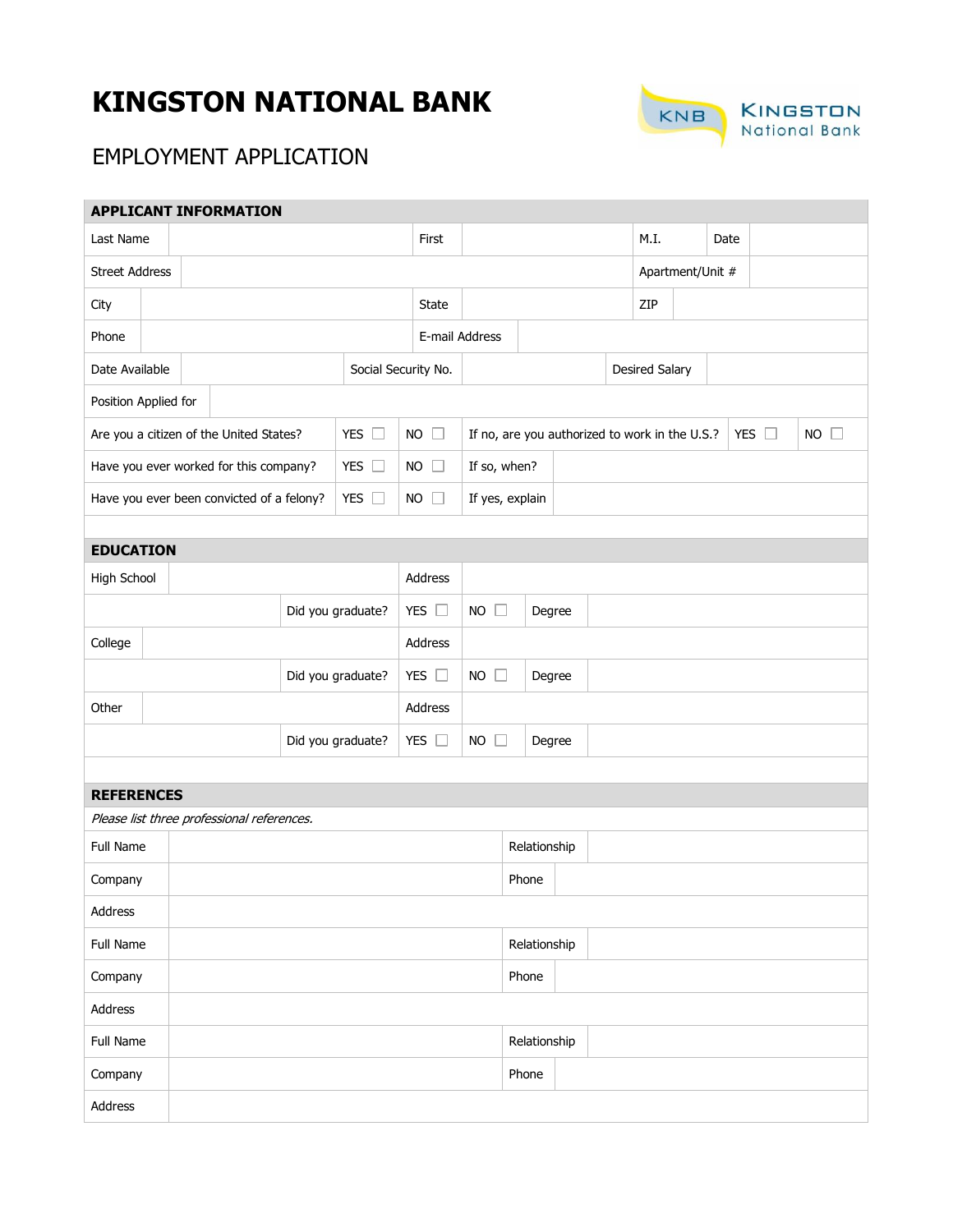| <b>PREVIOUS EMPLOYMENT</b>                                                                      |    |                                                          |                |                            |  |  |  |  |  |
|-------------------------------------------------------------------------------------------------|----|----------------------------------------------------------|----------------|----------------------------|--|--|--|--|--|
| Company                                                                                         |    |                                                          | Phone          |                            |  |  |  |  |  |
| <b>Address</b>                                                                                  |    |                                                          | Supervisor     |                            |  |  |  |  |  |
| Job Title                                                                                       |    |                                                          | \$             | Ending Salary \$           |  |  |  |  |  |
| Responsibilities                                                                                |    |                                                          |                |                            |  |  |  |  |  |
| From                                                                                            | To | Reason for Leaving                                       |                |                            |  |  |  |  |  |
|                                                                                                 |    | May we contact your previous supervisor for a reference? | $NO$ $\square$ |                            |  |  |  |  |  |
| Company                                                                                         |    |                                                          | Phone          |                            |  |  |  |  |  |
| <b>Address</b>                                                                                  |    |                                                          | Supervisor     |                            |  |  |  |  |  |
| Job Title                                                                                       |    |                                                          | \$             | <b>Ending Salary</b><br>\$ |  |  |  |  |  |
| Responsibilities                                                                                |    |                                                          |                |                            |  |  |  |  |  |
| From                                                                                            | To | Reason for Leaving                                       |                |                            |  |  |  |  |  |
| $\Box$<br>NO<br><b>YES</b><br>May we contact your previous supervisor for a reference?          |    |                                                          |                |                            |  |  |  |  |  |
| Company                                                                                         |    |                                                          | Phone          |                            |  |  |  |  |  |
| <b>Address</b>                                                                                  |    |                                                          | Supervisor     |                            |  |  |  |  |  |
| Job Title                                                                                       |    |                                                          | \$             | Ending Salary \$           |  |  |  |  |  |
| Responsibilities                                                                                |    |                                                          |                |                            |  |  |  |  |  |
| From                                                                                            | To | Reason for Leaving                                       |                |                            |  |  |  |  |  |
| May we contact your previous supervisor for a reference?<br><b>YES</b><br>$NO$ $\Box$<br>$\Box$ |    |                                                          |                |                            |  |  |  |  |  |

#### **SPECIAL SKILLS (ANY ADDITIONAL SKILLS YOU WOULD LIKE TO SHARE)**

#### **ACTIVITIES (CIVIC, ATHLETIC, FRATERNAL, ETC.)**